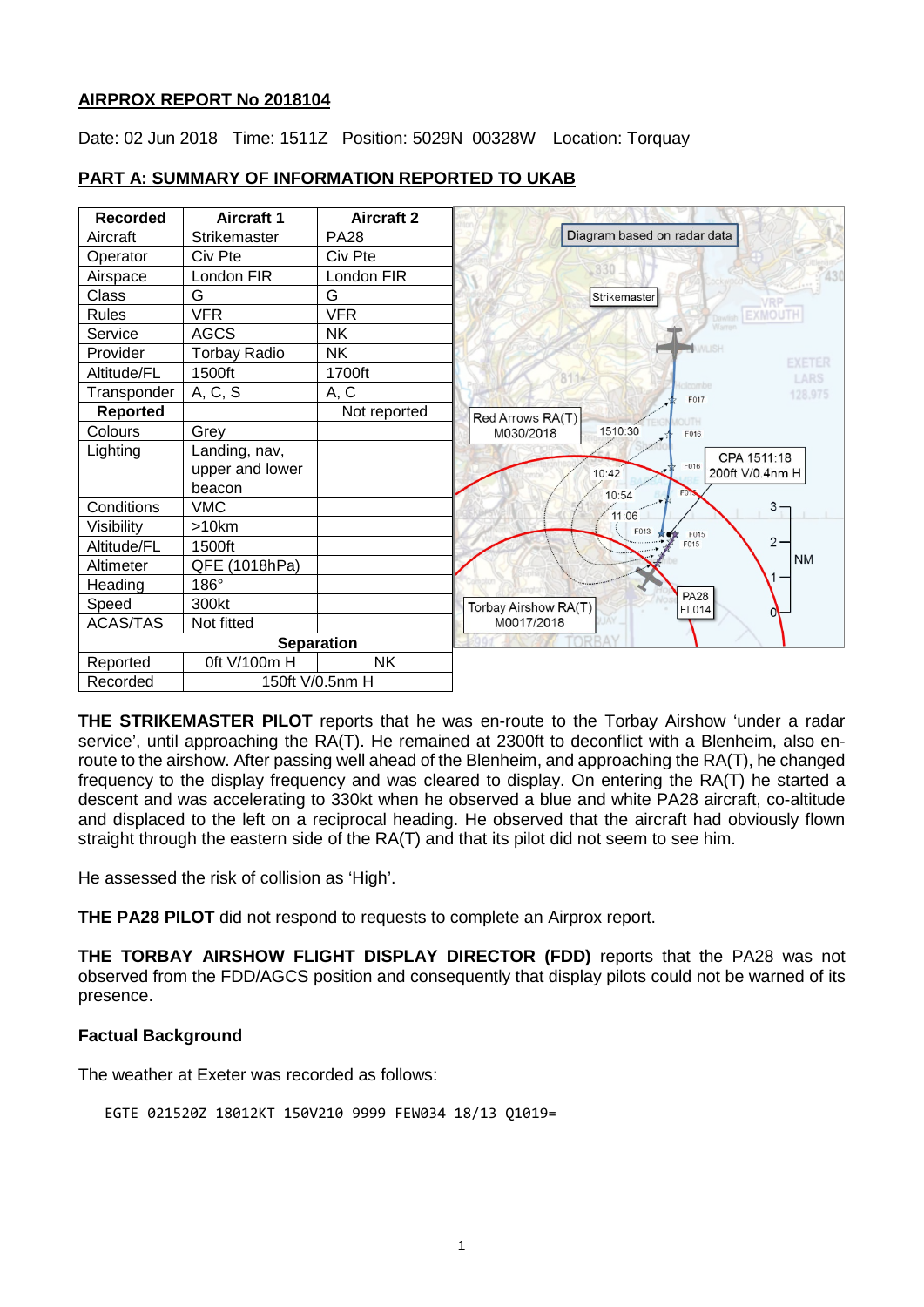#### **Analysis and Investigation**

# **CAA ATSI**

The Strikemaster pilot had departed Exeter en-route the Torbay airshow and associated RA(T) and on contacting Exeter Radar, at 1508:50, requested a Basic Service. The Exeter controller passed Traffic Information to the Strikemaster pilot on a Blenheim, also en-route to the display area. At 1509:40 the Strikemaster pilot reported visual with the Blenheim and advised that he was changing to the display frequency, but would maintain a listening watch on the Exeter Radar frequency. At 1510:15, the Exeter controller attempted to contact the Strikemaster pilot to advise him that an unidentified aircraft was in transit through the display area, last seen on their radar to be at 1500ft, but there was no response from the Strikemaster pilot. Figure 1 shows the situation at 1510:43.



Figure 1 – 1510:43

The Exeter controller made a further unsuccessful attempt to contact the Strikemaster pilot at 1510:55. At 1511:10 the controller asked the Blenheim pilot if he was in communication with the Strikemaster pilot on the display frequency, but the Blenheim pilot stated that he was not whilst still on the Exeter Radar frequency. The controller then went on, at 1511:20, to pass Traffic Information to the Blenheim pilot on the PA28. CPA between the Strikemaster and the PA28 took place between radar sweeps at about 1511:16 (see Figures 2 & 3).





Figure 2 - 1511:12 Figure 3 – 1511:20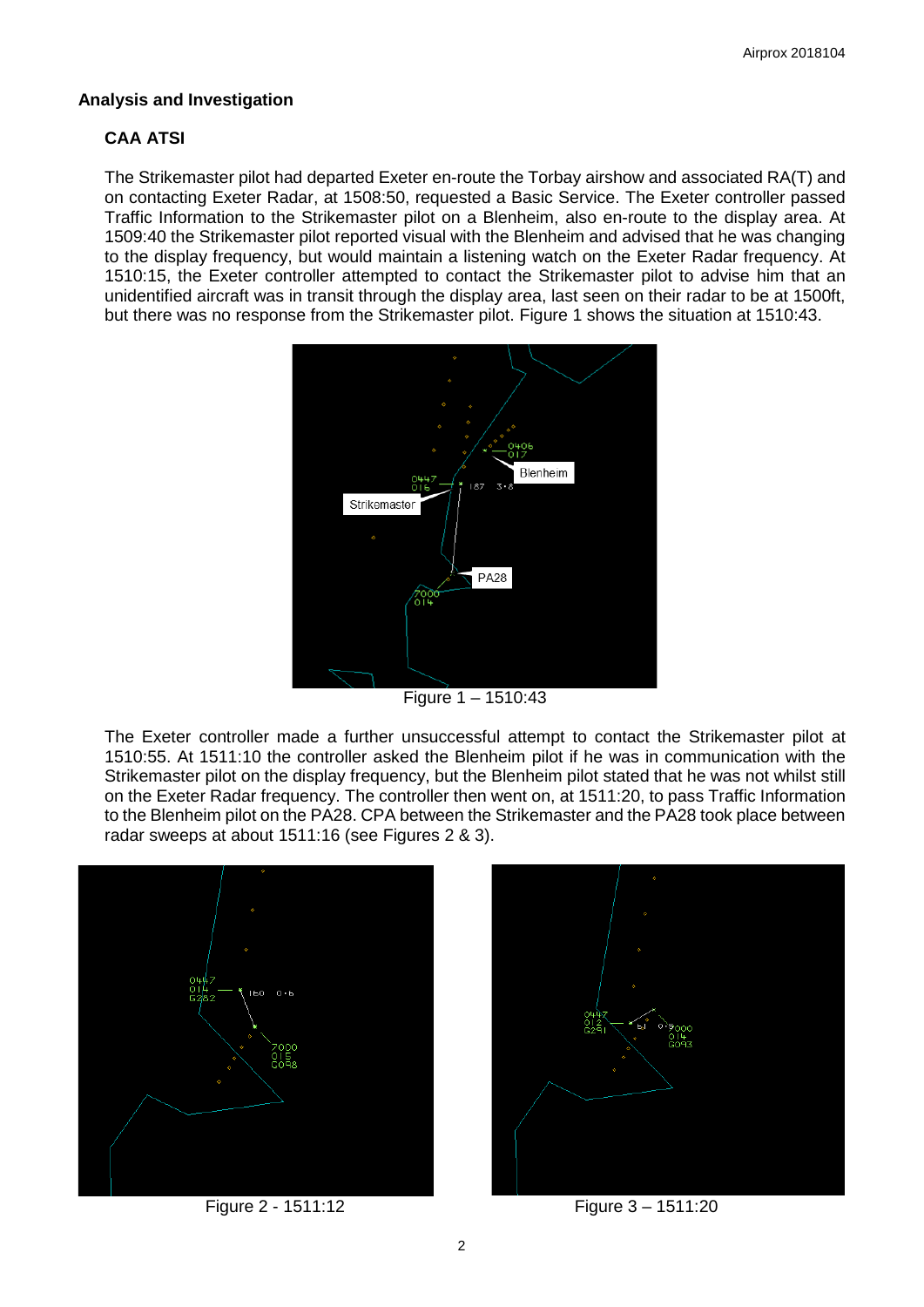#### **UKAB Secretariat**

The Strikemaster and PA28 pilots shared an equal responsibility for collision avoidance and not to operate in such proximity to other aircraft as to create a collision hazard<sup>[1](#page-2-0)</sup>. The Torbay Airshow temporary restricted area was notified by NOTAM J0112/18, as follows:

RESTRICTED AREA (TEMPORARY) FOR TORBAY AIR SHOW. RESTRICTION OF FLYING REGULATIONS HAS BEEN MADE UNDER ARTICLE 239 OF THE AIR NAVIGATION ORDER 2016. AIC M0017/2018 WHICH INCLUDES A MAP WILL REFER. NO ACFT IS TO FLY WI AREA BOUNDED BY CIRCLE RADIUS 4NM CENTRED AT 502546N 0033257W (PAIGNTON, DEVON) EXCEPT ACFT FLYING WITH THE PERMISSION OF THE TORBAY AIR SHOW FLYING DISPLAY DIRECTOR WHO MAY BE CONTACTED ON TELEPHONE 07979 593941. THIS RESTRICTION OF FLYING ALSO RELATES TO THE OPERATION OF ALL UNMANNED AIRCRAFT SYSTEMS.

AIC M0017/2018 states in part as follows:

2 Subject to paragraph 4 below, and during the times stated in paragraph 3, no aircraft is to fly below Flight Level 65 within the area of a circle having a radius of 4 nm whose centre is at 502546N 0033257W (Paignton, Devon).

3 The restrictions stated in paragraph 2 are valid between:

- (a) 1300 hours and 1600 hours on 1 June 2018, and
- (b) 1100 hours and 1630 hours on 2 and 3 June 2018.

4 Paragraph 2 does not apply to any aircraft flying in accordance with a permission issued by the Torbay Air Show flying display director who may be contacted on telephone number 07979-593941.

The Red Arrows temporary restricted area was also notified by NOTAM J0239/18, as follows:

RESTRICTED AREA (TEMPORARY) AT TORBAY, DEVON FOR A RED ARROWS DISPLAY WI 6NM RADIUS 502548N 0033210W. AREA ESTABLISHED UNDER ARTICLE 239 OF THE AIR NAVIGATION ORDER 2016. AIC M 030/2018 PUBLISHED 10 MAY 2018 WILL REFER. SEE SEPARATE J SERIES NOTAM FOR DETAILS OF TORBAY AIR SHOW RA(T) AT SAME LOCATION.

LOWER: Surface UPPER: 8,000 Feet AMSL FROM: 02 Jun 2018 13:55 GMT (14:55 BST) TO: 03 Jun 2018 14:35 GMT (15:35 BST)

AIC M030/2018 states in part as follows:

Subject to paragraph 4, and referring to Table 1 at paragraph 11 below, no aircraft is to fly:

(a) on the days specified in Column 2 during such periods of time as are notified. by NOTAM;

(b) within the area bounded by a circle of 6 nm radius, centred on the position specified in column 4;

(c) below the altitude (above mean sea level) as specified in Column 5.

4 Paragraph 3 does not apply to any aircraft flying:

(a) within controlled airspace or within an aerodrome traffic zone in respect of which there is an appropriate air traffic control unit if it flies in accordance with a clearance or permission of the unit controlling that airspace or zone; or

(b) in accordance with a permission issued by the relevant flying display director.

Paragraph 11, Table 1 states in part as follows:

 $\overline{\phantom{a}}$ 

<span id="page-2-0"></span><sup>1</sup> SERA.3205 Proximity.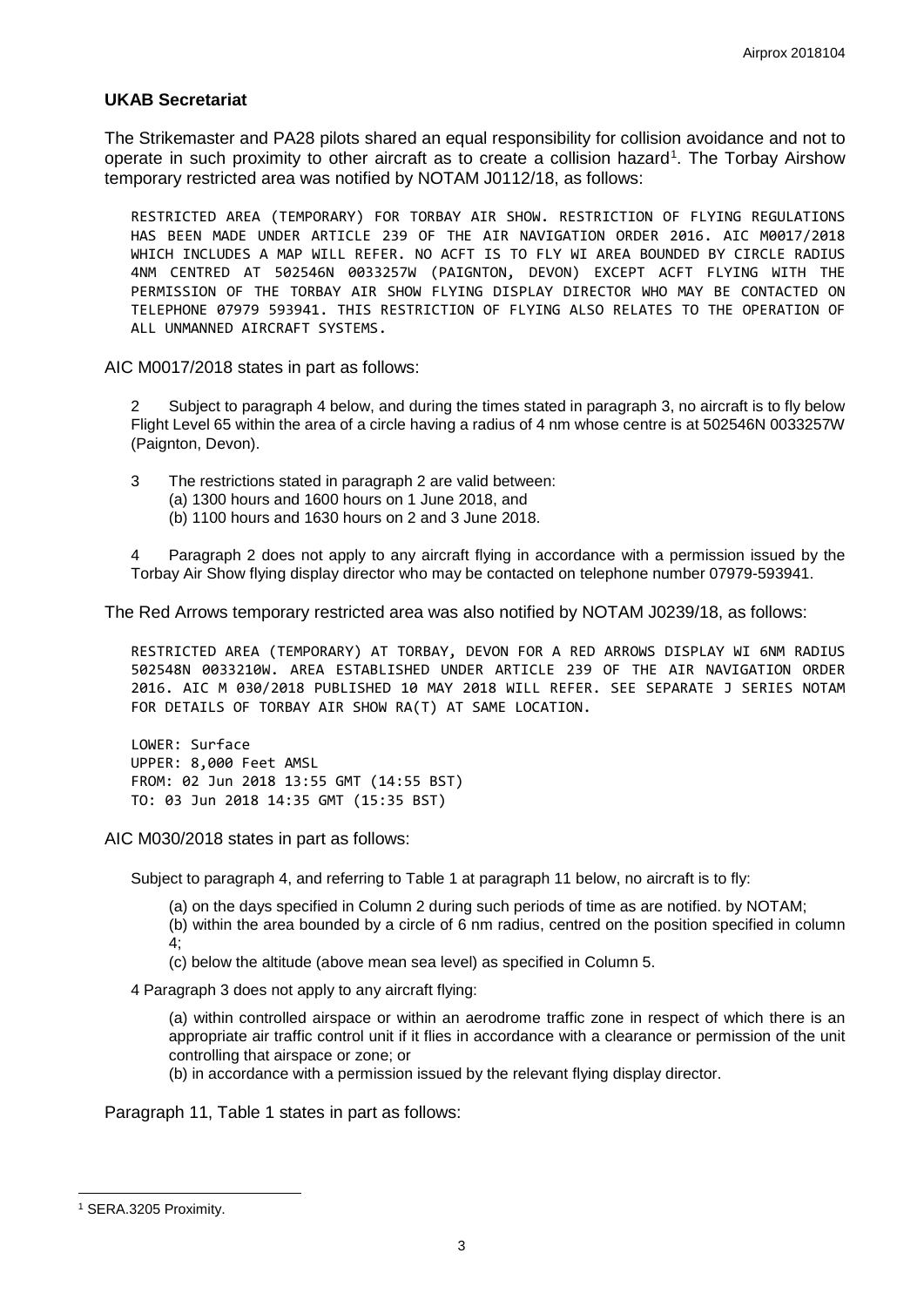|  | 'ABL |  |  |
|--|------|--|--|
|  |      |  |  |

| Column <sub>1</sub>                            | Column <sub>2</sub> | Column <sub>3</sub> | Column <sub>4</sub> | Column <sub>5</sub>                       |
|------------------------------------------------|---------------------|---------------------|---------------------|-------------------------------------------|
| <b>Number</b><br>(Refers to<br><b>Charts</b> ) | <b>Date</b>         | Place               | <b>Position</b>     | <b>Altitude (Above Mean Sea</b><br>Level) |
|                                                | 31 May 2018         | <b>RAF Valley</b>   | 531517N 0043135W    | 8.100 ft                                  |
|                                                | 2 and 3 June 2018   | <b>Torbay</b>       | 502548N 0033210W    | 8,000 ft                                  |

## **Summary**

An Airprox was reported when a Strikemaster and a PA28 flew into proximity at 1511hrs on Saturday 2<sup>nd</sup> June 2018. Both pilots were operating under VFR in VMC, the Strikemaster pilot in receipt of an AGCS from Torbay Radio and the PA28 pilot probably not in receipt of a Service.

# **PART B: SUMMARY OF THE BOARD'S DISCUSSIONS**

Information available consisted of a report from the Strikemaster pilot, radar photographs/video recordings and a report from the appropriate ATC authority.

The Board members quickly agreed that the cause of the Airprox had been that the PA28 pilot had flown into the RA(T)s without clearance and into conflict with the Strikemaster. Members commented that it had been unfortunate that the PA28 was not observed visually by the Torbay Airshow support staff thereby denying them the opportunity to pass a warning to the Strikemaster pilot. In this respect, the Board noted that the Exeter controller had observed the PA28 on radar and had attempted, unsuccessfully, to pass Traffic Information to the Strikemaster pilot; they wondered whether a telephone link could have been arranged between Exeter and the airshow AGCS in order to facilitate Traffic Information on any conflicting traffic within the RA(T). Alternatively, a radio plan including listening out on a frequency with a surveillance capability (i.e. the Exeter frequency in this case), would have assisted the Strikemaster pilot, but members acknowledged that this would also depend on radio fit and functionality, and might have led to possible distractions during the display routine. In considering the risk, members felt that the Strikemaster pilot had seen the PA28 early enough to ensure that sufficient lateral displacement had existed and so, although safety had been compromised, they agreed that there had not been a risk of collision.

Lastly, members expressed their disappointment that the PA28 pilot had not responded to the Board's requests to compete an Airprox report. Although he should not have entered the RA(T)s without permission, members presumed he had not done so deliberately and noted that his contribution could have highlighted valuable human factors issues for all aviators to consider and incorporate into their thinking, in order to improve safety of flight for all.

# **PART C: ASSESSMENT OF CAUSE AND RISK**

Cause: The PA28 pilot flew into the RA(T)s without clearance and into conflict with the Strikemaster.

Degree of Risk: C.